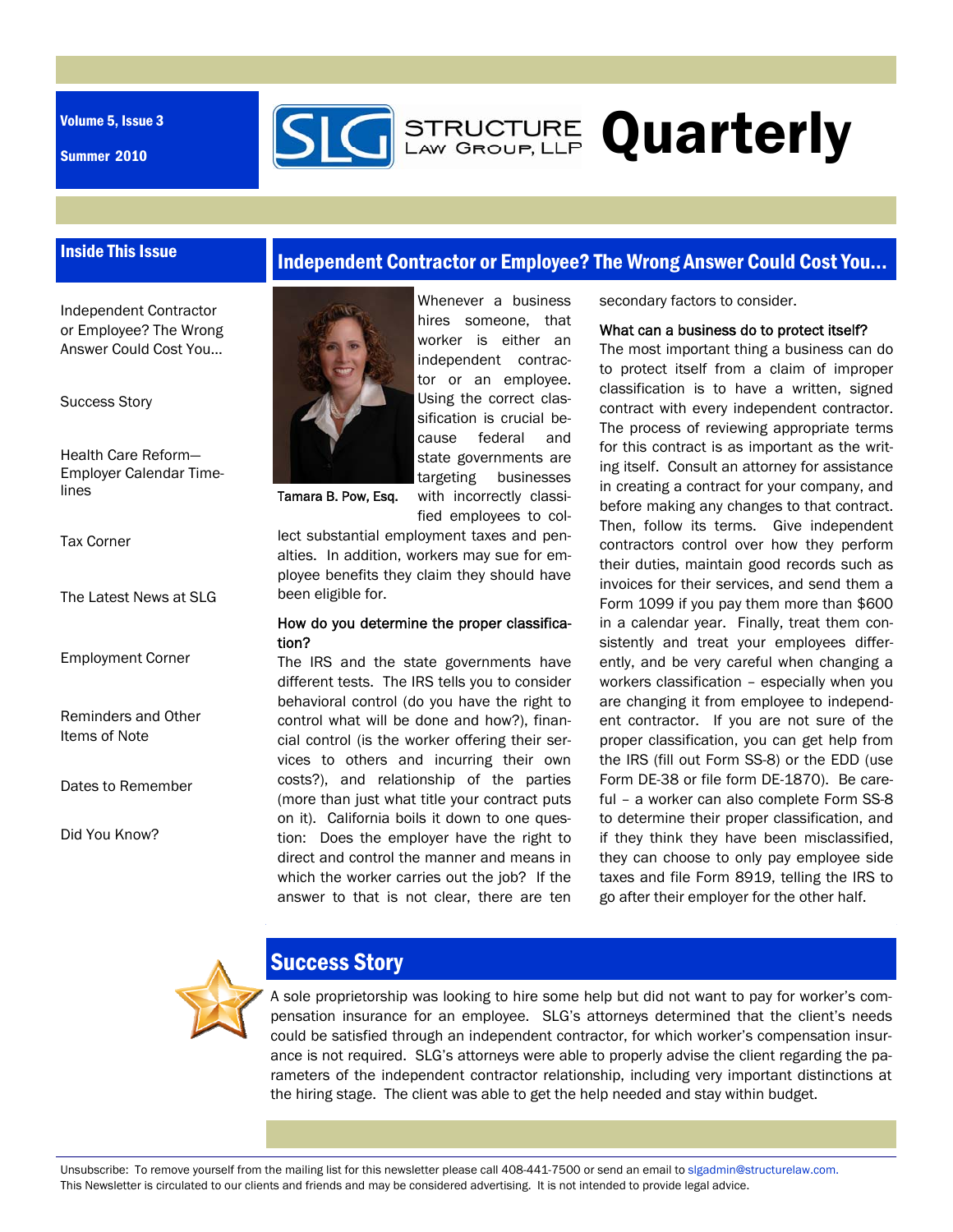## Health Care Reform—Employer Timelines

Although many changes are still expected to the new health care reform, below are some changes that employers should be aware of.

2010

- Tax credits are implemented for small employers (with 25 or fewer employees earning an average of less than \$50,000) that provide health insurance benefits.
- Employers with 50 or more employees must provide reasonable unpaid breastfeeding breaks and a private location for nursing mothers.
- Individual and group policies must provide coverage for adult children up to the age of 26 for plan years that begin on or after October 1st.
- Employers can no longer deny coverage to an employee based on a preexisting condition.

#### 2011

- Beginning January 1st, all employers must report employee health benefits on W-2s.
- Flexible spending account funds can no longer be used

to buy non-prescribed items including over the counter medicines.

 Government grants will be created for small employers to establish employee wellness programs.

#### 2013

 As of January 1st, health care flexible spending account contributions are limited to \$2,500.

#### 2014

 Effective January 1st, all individuals must have health insurance. To ensure that all employees have health insurance, employers with more than 200 workers must automatically enroll employees into a health insurance plan. Employees may opt out. State based exchanges known as Small Business Health Options Programs will open to allow employers with less than 50 employees to pool risk together and, ideally, lower coverage costs. All employers that don't provide coverage will receive penalties.

[Source: The HR Specialist Vol. 8, No. 6 June 2010]

#### New Rules for CA Nonprofits Tax Corner

Starting January 1, 2011 small tax exempt organizations, other than churches, are no longer exempt from filing an annual notice to California. For calendar years they will have to e-file by May 15th. While there is no monetary penalty for failure to file, three consecutive failures will cause an organization to automatically lose its tax exempt status. The Franchise Tax Board can also revoke tax exempt status in California (i) if the IRS suspends or revokes the federal tax exemption, (ii) for failure to file a return, (iii) for nonpayment of balance due, or (iv) for failure to file a Statement of Information. [Source: Spidell's California Tax Letter Vol. 32.6, June 1, 2010]

### LLC Suspensions

In April 2010 the Secretary of State sent their first delinquency notices to California LLCs that have failed to file or update their Statement of Information. This is in addition to Franchise Tax Board LLC suspensions for failure to file or pay. To revive a suspended LLC, members must file the Statement of Information with the Secretary of State, pay the regular \$20 fee, plus pay a \$250 penalty. [Source: Spidell's California Tax Letter Vol. 32.6, June 1, 2010]

#### Taxes are Going UP!

Normally we try to push income into next year to avoid paying taxes on it this year. However, you may want to accelerate income and capital gains this year because delaying it to 2011



could cost you a lot more in taxes. As a result of the expiration of the Bush Administration's tax rate cuts, effective January 1, 2011, individual tax rates will increase from 35% to 39.6% in the highest bracket, and the maximum long term capital gains rate will increase from 15% to 20%. [Source: The Kiplinger Tax Letter Vol. 85, No. 13, June 25, 2010]

#### Real Estate Professionals Beware

Real estate pros may need to elect to treat all of your rental units as one activity for tax purposes in order to be exempt from the passive loss rules. Otherwise, you must satisfy the strict material participation tests for each property you own for rental losses to be treated as nonpassive. The election is made by attaching a statement to the tax return saying all rentals are being treated as a single activity under Section 469(c)(7)(A) of the tax code. Simply aggregating profits and losses on your Schedule E doesn't qualify according to the Tax Court. (Shiekh, TC Memo. 2010-126).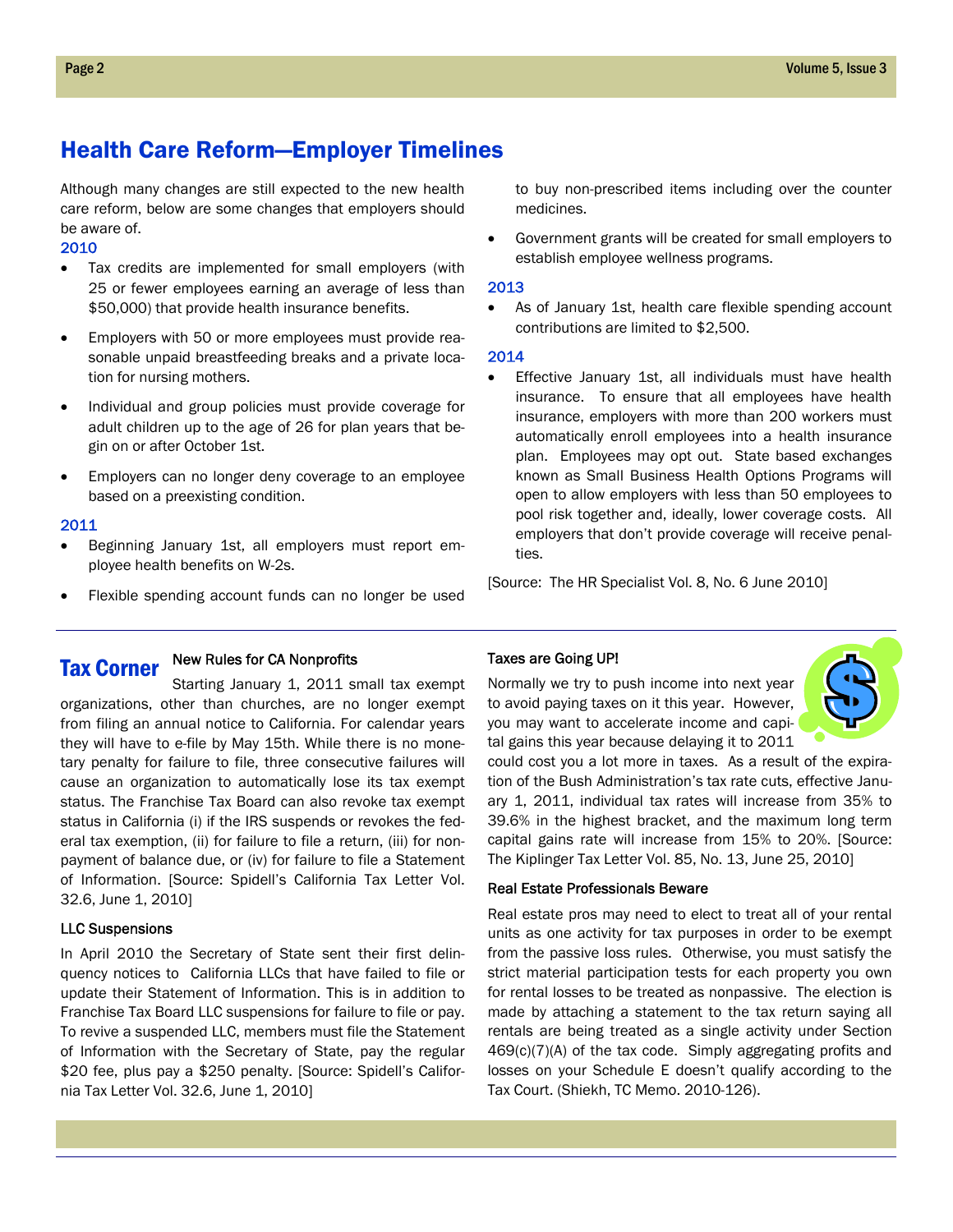



We're excited to announce that Steven Scully has joined our firm. Steve assists with litigation matters. He has indepth courtroom experience, having worked as an extern for Hon. Mary Jo Levinger, Judge of the Superior Court of Santa Clara County, and as a law clerk for the Santa Clara County Office of the District Attorney. He is well-qualified to handle business litigation matters, in-

cluding contractual, real property, and licensing disputes.

Steve earned a Juris Doctor Degree from the Honors Lawyering Program at Golden Gate University School of Law, and a Bachelor's Degree from the University of California at Davis. During law school, Steve was recognized for his academic excellence. He has been admitted to the State Bar of California and the United States District Court for the Northern District of California.

## New Litigator Joins Our Team Congratulations to Rebecca



Structure Law Group, LLP has a new member to welcome to our family. Rebecca gave birth to her second daughter, Brooke Leah McCracken, on June 17, 2010. Rebecca is currently out on maternity leave and will be joining us

again in January 2011. Congratulations to Rebecca and her family.



## Mark Nominated as a Super Lawyer

Mark Figueiredo was nominated as one of Northern California's Super Lawyers for 2010 for the second year in a row. Mark is featured in the 2010 Super Lawyers Publication. Only 5% of all lawyers in Northern California are chosen as Super Lawyers each year. Congratulations Mark on this prestigious selection!



## Employment Corner

### Social Networking Policies in Your Business

As social media sites such as Facebook, LinkedIn and Twitter have be-

come a part of everyday life, it is important for companies to develop policies on social networking. Here are some items to include in your policy:

- Use of these sites must not interfere with work time.
- Any use of the company's name, logo or trademark is prohibited.
- Messages should not disclose confidential or proprietary company information.
- Remind employees that they can be terminated for making disparaging remarks about the company, its employees, clients or vendors online, even if those comments are made during non-work hours.



## Reminders and Other Items of Note

#### Structure Law Group has a NEW website!

We have just launched our new and improved website. Be sure to check out our new website at **www.structurelaw.com** and look for news on all of the latest happenings at SLG.

#### Conference Room Available For Use

Our conference rooms are available to our clients to hold their annual meetings. The large conference room can comfortably seat 12 people. Please be sure to contact our office if you would like to use our conference room for an annual meeting or other event.